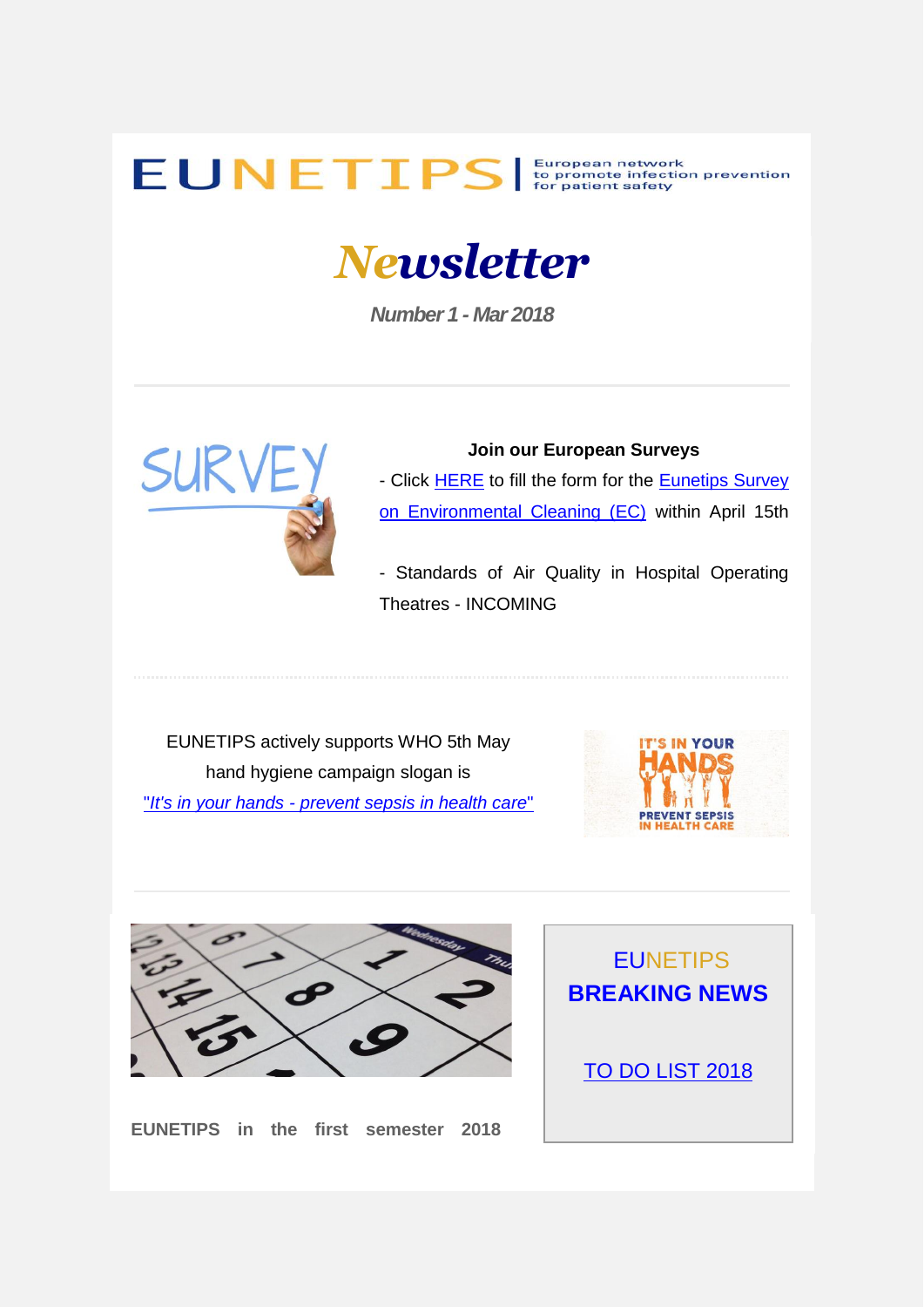## Dear All,

after the successful winter meeting in London last December, we are now working according to the agreed "To do list 2018". Please have a **look to our "to do list"** so that you are aware of all our challenges and duties in these first six months. In our web site you'll find also other documents and presentations held in London.

This year EUNETIPS celebrates ten years from its foundation and we are planning to have a great 2 days meeting in **Berlin next 6- 7 December**. This will be a great opportunity to review what has been done in these years but at the same time to discuss and agree the future of our network. So please **SAVE THESE DATES** in your agenda and plan to come to Berlin for our 10th year celebration. In London we had the opportunity to set up two main categories of activities for these months:

1. To **launch a series of surveys** ... [\[keep](https://uk-essen.us10.list-manage.com/track/click?u=8af78916e641c36b8c944781f&id=0ae6bd119d&e=7540569e9d)  [reading\]](https://uk-essen.us10.list-manage.com/track/click?u=8af78916e641c36b8c944781f&id=0ae6bd119d&e=7540569e9d)



**Estonian Society for Infection Control (ESIC) joined EUNETIPS**

Estonian Society for Infection Control (ESIC)

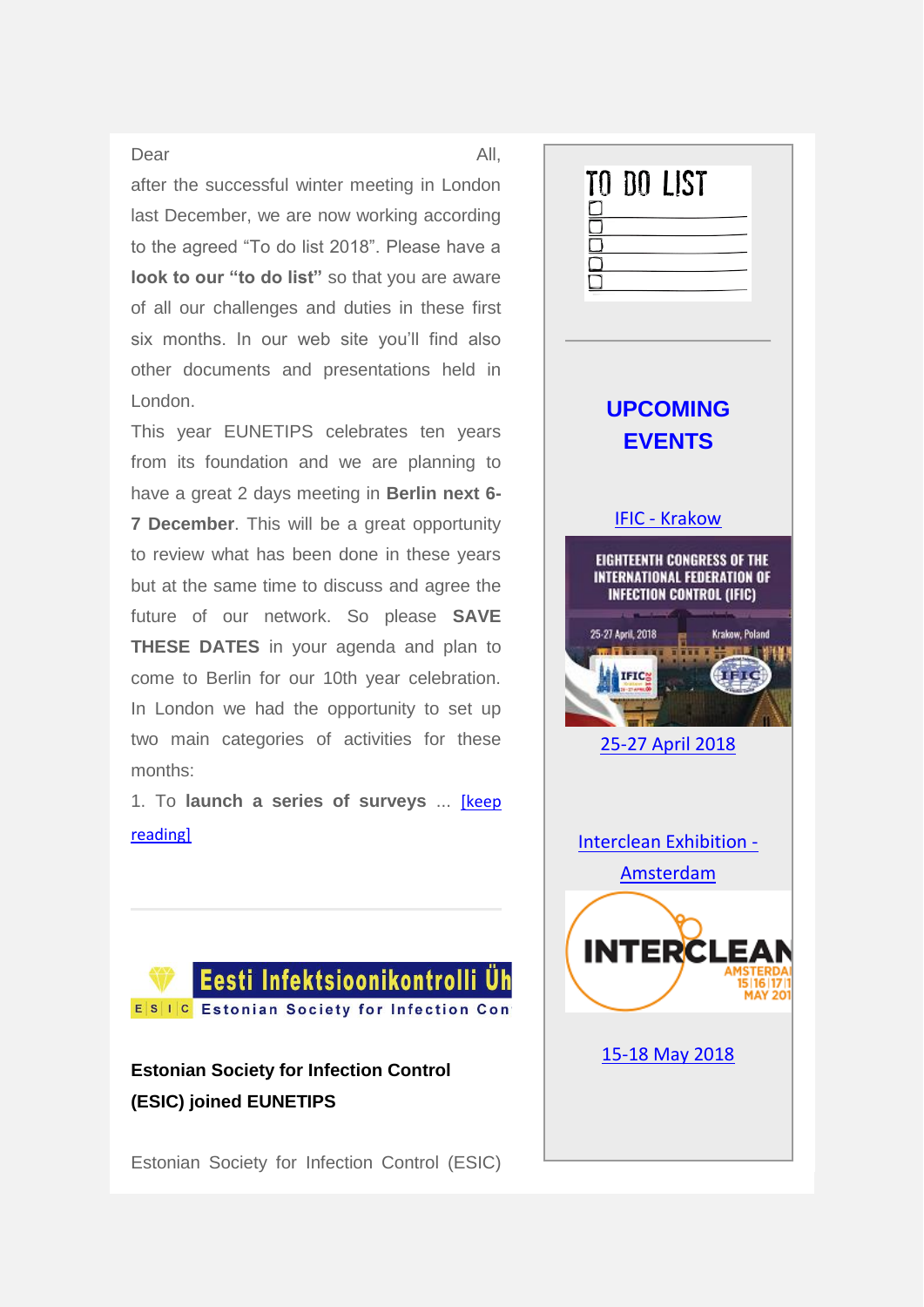joined EUNETIPS last December in London. Estonian Society for Infection Control (ESIC) represents infection control professionals and other allied healthcare professionals (pharmacists, Health Care College`s teachers etc.) interested or involved in infection control. It was founded in 2003 with a core purpose to promote prevention and control of infections associated with healthcare (HAIs) and as a result to improve patient safety and healthcare quality in Estonia. The objectives of the Society include: .. [\[keep](https://uk-essen.us10.list-manage.com/track/click?u=8af78916e641c36b8c944781f&id=dd64160795&e=7540569e9d)  [reading\]](https://uk-essen.us10.list-manage.com/track/click?u=8af78916e641c36b8c944781f&id=dd64160795&e=7540569e9d)

*Website: [http://esic.ee/](https://uk-essen.us10.list-manage.com/track/click?u=8af78916e641c36b8c944781f&id=b151cbb563&e=7540569e9d)*





Joint Action Antimicrobial Resistance and Healthcare-Associated Infecti

**EUNETIPS is a stakeholder in the European Joint Action on Antimicrobial Resistance and Health-Care Associated Infections (JAMRAI)**

Joint Action on Antimicrobial Resistance and Health-Care Associated Infections (JAMRAI) has been launched in September 2017. Its main objectives are: identifying and testing evidence-based measures to address AMR and HCAI in different contexts and, based on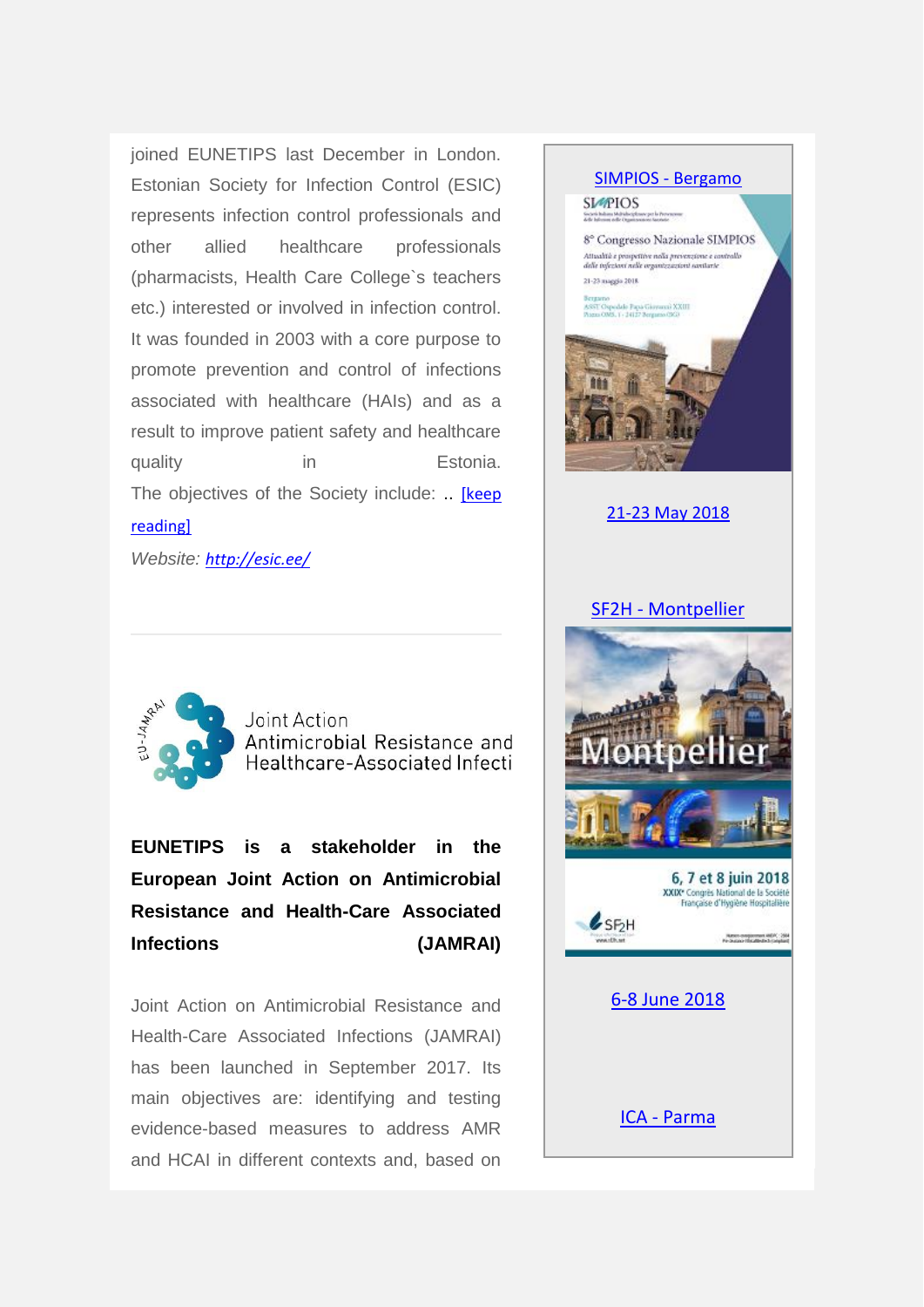the outcome of these tests, provide recommendations to policy-makers; bringing together different networks of policy makers, experts and organizations on AMR and HCAI working in different European and International initiatives and projects relevant for policy decision; Promoting the One Health approach through a closer collaboration, understanding and trust between the animal health and human health sector, accounting for environmental issues, and the "One Health in all policies" concept (health policies should have an intersectorial dimension) in addition to the "Health in all policies" concept (all policies should have a health dimension). The aims are to join forces to... **[keep reading]** Website: [https://eu-jamrai.eu/](https://uk-essen.us10.list-manage.com/track/click?u=8af78916e641c36b8c944781f&id=26617d4215&e=7540569e9d)

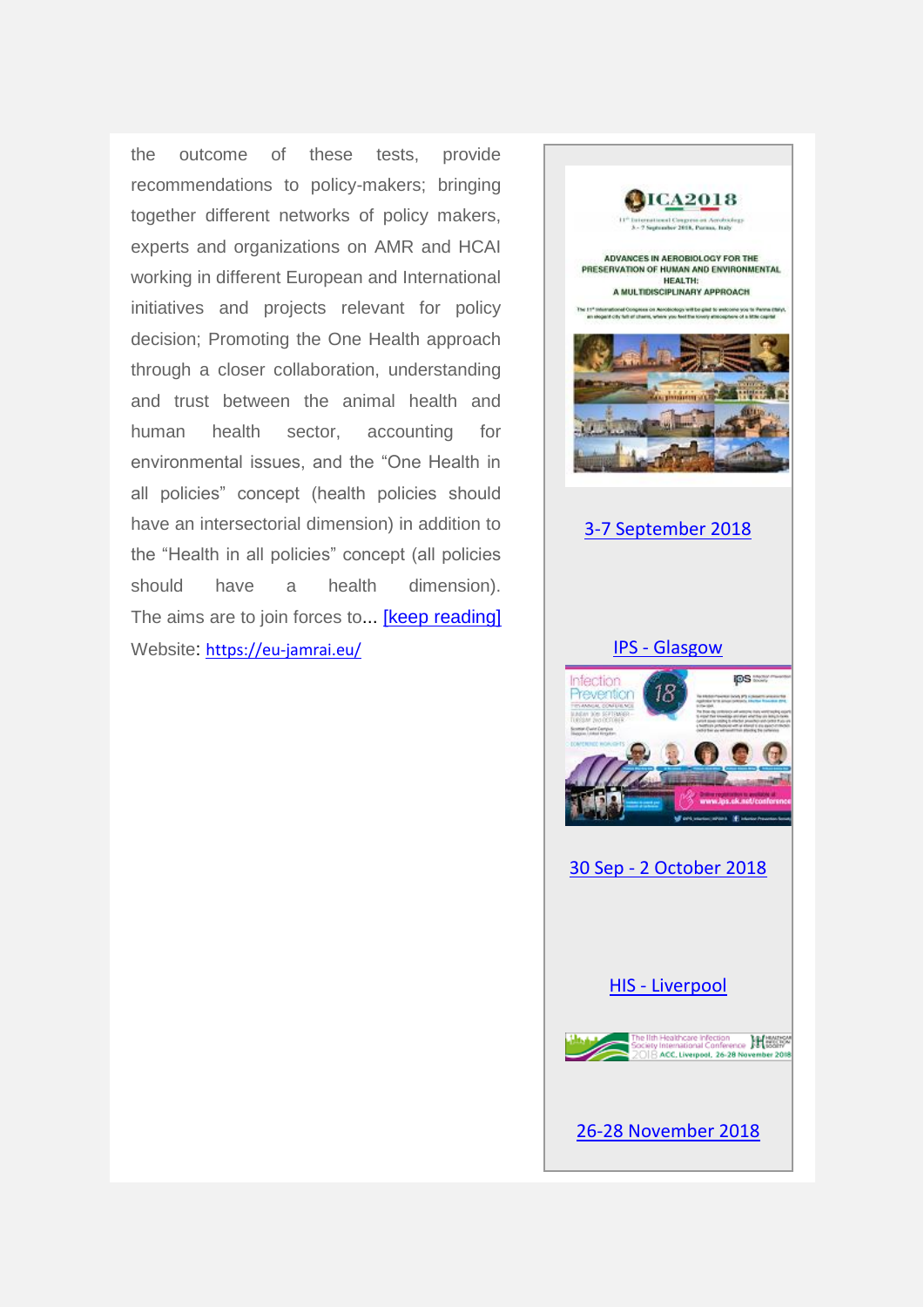



*Copyright © 2018 EUNETIPS, All rights reserved.*

[unsubscribe from this list](https://uk-essen.us10.list-manage.com/unsubscribe?u=8af78916e641c36b8c944781f&id=ac1a4927b5&e=7540569e9d&c=11687a51ee) [update subscription preferences](https://uk-essen.us10.list-manage.com/profile?u=8af78916e641c36b8c944781f&id=ac1a4927b5&e=7540569e9d) Newsletter realized by Daniele Celotto, MD - Trainee in Hygiene and Public Health Marco Poletto, MD - Trainee in Hygiene and Public Health University of Udine